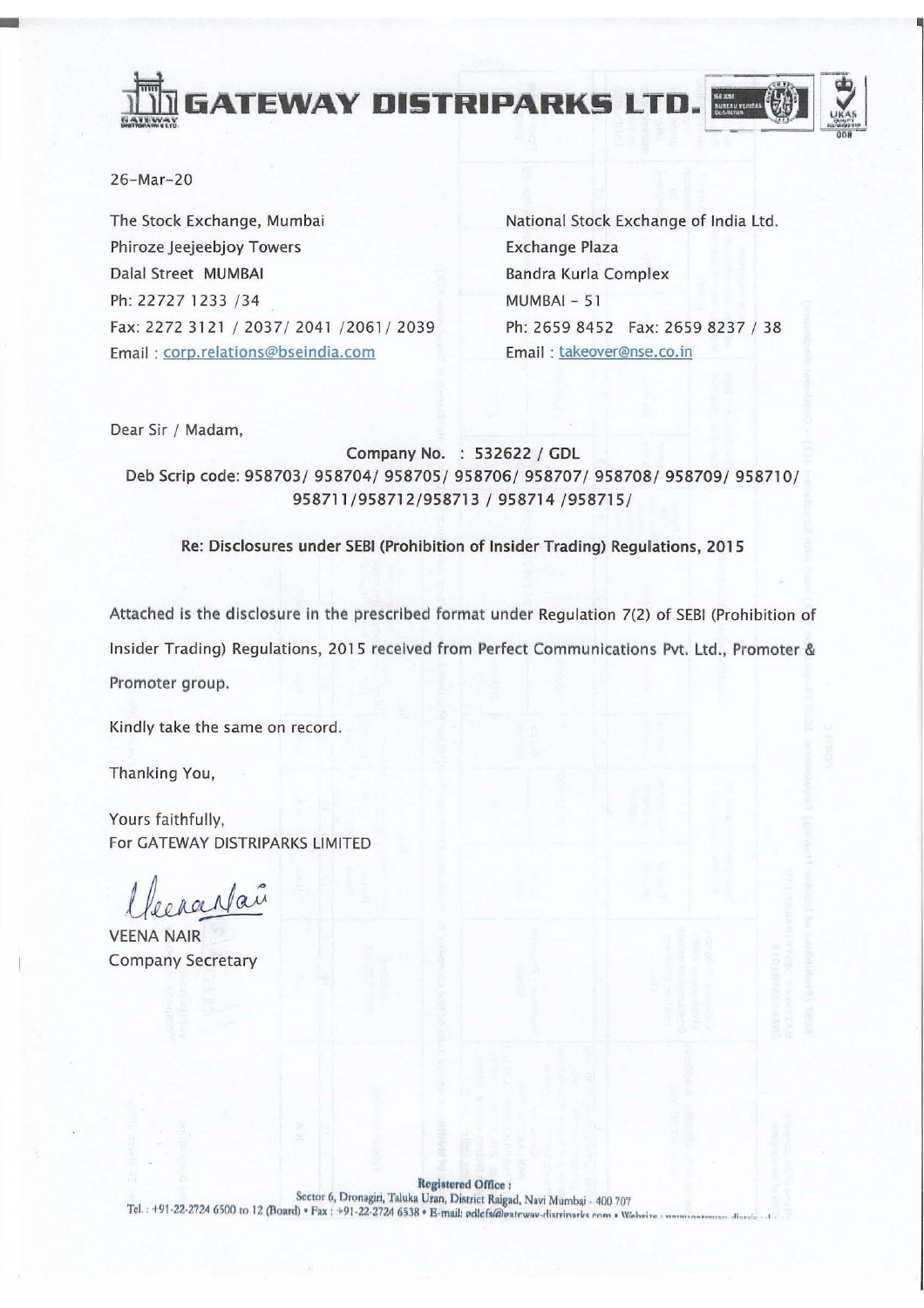#### FORM C

#### SEBI (Prohibition of Insider Trading) Regulations, 2015 [Regulation 7 (2) read with Regulation 6(2) - Continual disclosure]

| Name of the company:<br>ISIN of the company:                                                                                                                                                                                                                                   | <b>GATEWAY DISTRIPARKS LTD</b><br>INE8525F01015                                                |                                                  |                                  |                              |        |                       |                                                                  |                                              |           |                                                                                   |    |                             |                                                                                         |
|--------------------------------------------------------------------------------------------------------------------------------------------------------------------------------------------------------------------------------------------------------------------------------|------------------------------------------------------------------------------------------------|--------------------------------------------------|----------------------------------|------------------------------|--------|-----------------------|------------------------------------------------------------------|----------------------------------------------|-----------|-----------------------------------------------------------------------------------|----|-----------------------------|-----------------------------------------------------------------------------------------|
| Name, PAN, CIN/DIN, & address<br>with contact nos.                                                                                                                                                                                                                             | Category of Person<br>(Promoters/KMP/<br>Directors/immediate<br>relative to/others<br>$etc.$ ) | Securities held prior to<br>acquisition/disposal |                                  | Securities acquired/Disposed |        |                       |                                                                  | Securities held post<br>acquisition/disposal |           | Date of allotment<br>advice/ acquisition of<br>shares / sale of shares<br>specify |    | Date of                     | Mode of<br>acquisition /<br>disposal (on<br>market/public/                              |
|                                                                                                                                                                                                                                                                                |                                                                                                | Type of<br>security                              | No. and %<br>of shareh<br>olding | Type of<br>security          | No.    | Value                 | Transac<br>Type<br>(Buy/ Sale/<br>Pledge /<br>revoke/<br>Invoke) | Type of<br>security                          | No & %    | From                                                                              | To | intimation<br>to<br>company | rights/<br>preferential<br>offer / off<br>market/ Inter-<br>se transfer,<br>ESOPs etc.) |
|                                                                                                                                                                                                                                                                                | $\overline{2}$                                                                                 | 3                                                | $\overline{a}$                   | 5                            | 6      | $\mathcal{I}$         | 8                                                                | 9                                            | 10        | 11                                                                                | 12 | 13                          | 14                                                                                      |
| Perfect Communications Private<br>Limited (Wholly owned<br>subsidiary of Prism International<br>Private Limited, Promoter<br>Company)<br>PAN: AACCP1004E<br>CIN: U74899DL1990PTC039124<br>Address: 208, Southern Park,<br>Saket District Centre, Saket,<br>New Delhi - 110 017 | Promoter / Promoter                                                                            | Equity                                           | 21,15,000                        | Equity<br>shares             | 65,000 | 51,94,798.25 Purchase |                                                                  | Equity<br>shares                             | 21,80,000 | 24-Mar-20                                                                         |    | 25-Mar-20 26-Mar-20         | Open market<br>purchase                                                                 |
|                                                                                                                                                                                                                                                                                | Group                                                                                          | shares                                           | 1.95%                            |                              | 0.06%  |                       |                                                                  |                                              | 2.005%    |                                                                                   |    |                             |                                                                                         |

Details of trading in derivatives of the company by Promoter, Employee or Director of a listed company and other such persons as mentioned in Regulation 6(2).

|                  |                            |                   | Buy                                             |                   | Sell                                             | Exchange on<br>which the trade<br>was executed |  |
|------------------|----------------------------|-------------------|-------------------------------------------------|-------------------|--------------------------------------------------|------------------------------------------------|--|
| Type of contract | Contract<br>specifications | Notional<br>Value | Number of<br>units<br>(contracts *<br>lot size) | Notional<br>Value | Number of<br>units<br>(contracts)<br>* lot size) |                                                |  |
| 15               | 16                         | 17                | 18                                              | 19                | 20                                               | 21                                             |  |
| N.A.             | N.A.                       | N.A.              | N.A.                                            | N.A.              | N.A.                                             | <b>NSE</b>                                     |  |

Name & signature

 $l$ *kerantañ* 

VEENA NAIR Company Secretary

Date: 26 March 2020

Place: MUMBAJ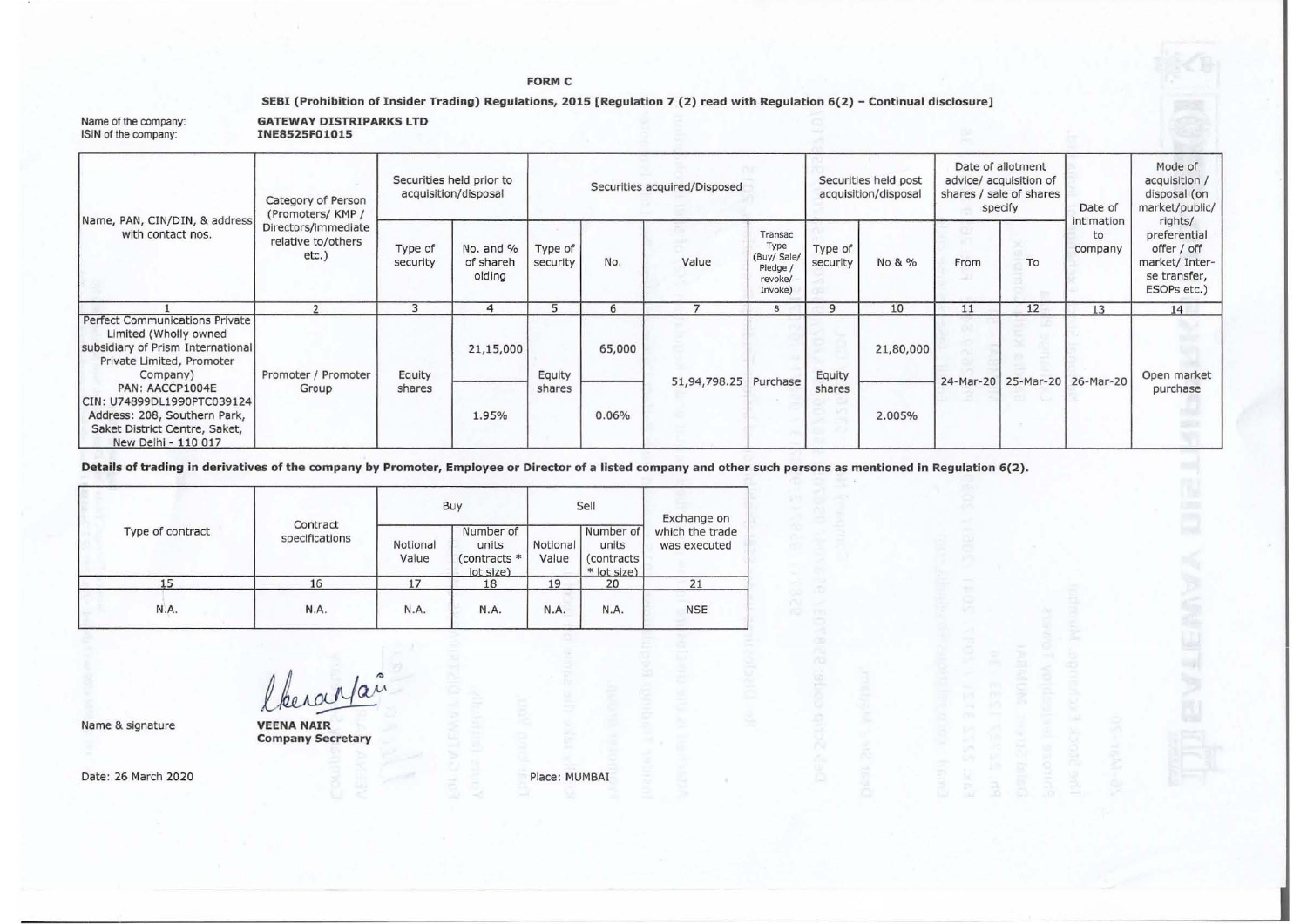

# PERFECTCOMMUNICATIONS

PRIVATE LIMITED

#### **Registered Office:**

208, Southern Park, Saket District Centre, Saket, New Delhi - 110017 Tel: +91-11-4888 7888 | Fax +91-11-4888 7889 | Email: mail@ntsc.in CIN: U748899DL1990PTC039124

Date: 26-03-2020

The Compliance Officer Gateway Distriparks Ltd Sector 6, Dronagiri Dt : Raigad Navi Mumbai

Ref: Gateway Distriparks Limited – GDL -532622

# Re: Disclosures under SEBI (Prohibition of Insider Trading) Regulations, 2015

Dear Sir

Attached is the disclosure for the purchase of 65,000 equity shares of Gateway Distriparks Limited in the prescribed format under Regulation 7(2) of SEBI (Prohibition of Insider Trading) Regulations, 2015.

Thanking you For PERFECT COMMUNICATIONS PVT. LTD.<br>(shown live

DIRECTOR